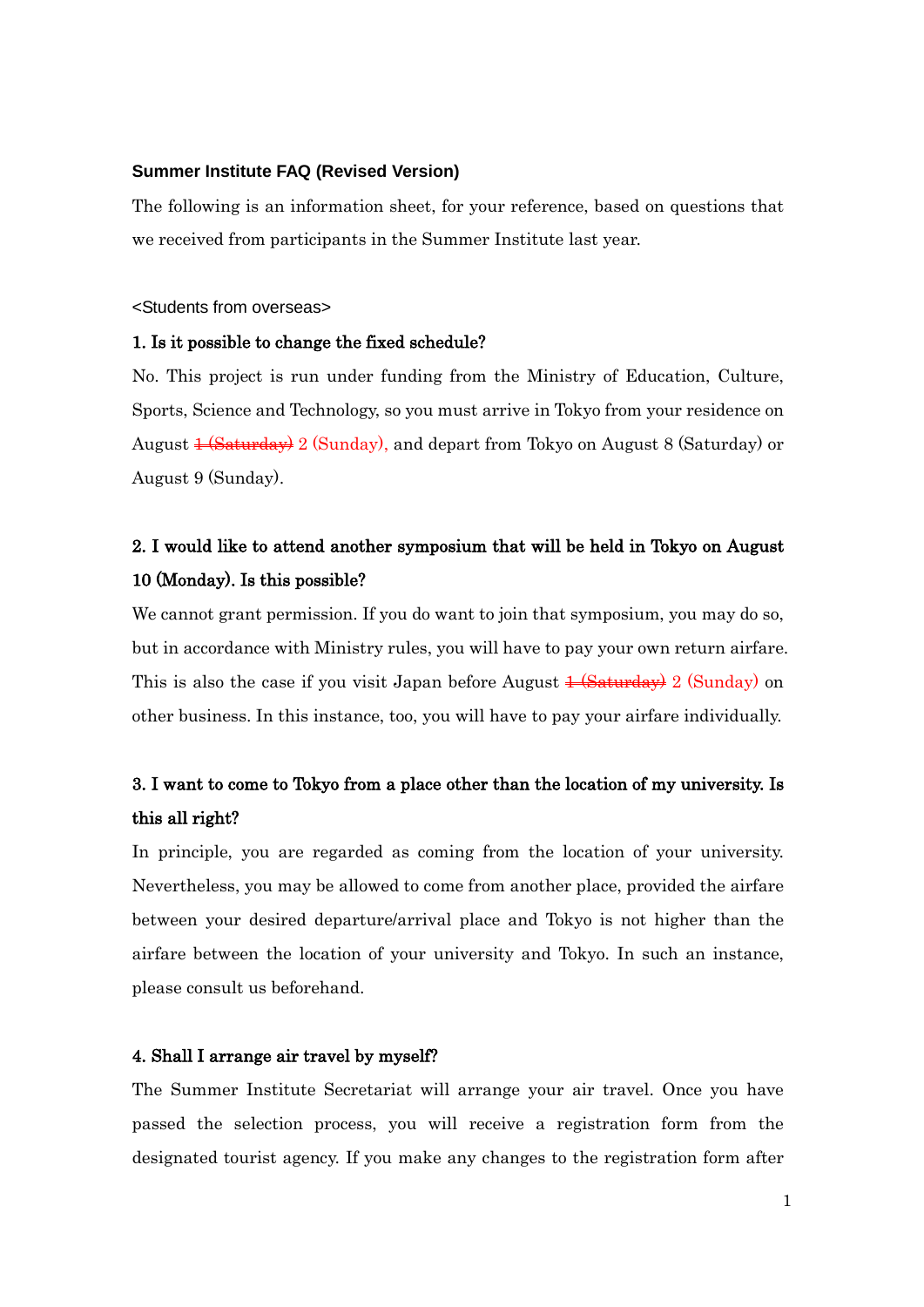your air ticket is issued, any charges will have to be paid by yourself.

## 5. Will I share my hotel room with somebody else? Does the hotel room have an Internet connection?

You will be given a single room. If you bring your computer with you, you will be able to use Internet without trouble. If necessary, please ask for a connection cable at the hotel front desk.

#### 6. Will somebody meet me at the airport?

Attendants are not available. A map showing the route from the airport to your hotel will be sent to you beforehand. Your living expenses will be presented to you at lunch time on August 3 (Monday), the first day of the seminar, so you should prepare enough Japanese yen to pay for your travel from the airport to the hotel.

#### 7. Can I walk from the hotel to the university campus?

Yes, you can. It takes about 20 minutes. On the first day of the seminar, (Monday, August 3), our staff will escort you from the hotel to the campus.

#### 8. Where will we go on the excursion? Will there be free time during the excursion?

We are currently negotiating for a destination. Last year, we visited the Ministry of Foreign Affairs and SONY corporate headquarters. Because of the tight schedule, you may not have any free time.

#### 9. Will I have spare time for sightseeing outside of the seminar and the excursion?

We are not preparing anything other than the set events. On August 8 (Saturday) you will be free for your own purposes.

#### 10. May I visit the library of Waseda University?

You may browse books and materials there. However, you will have to file an admission request with the library in advance. If you wish to visit the library,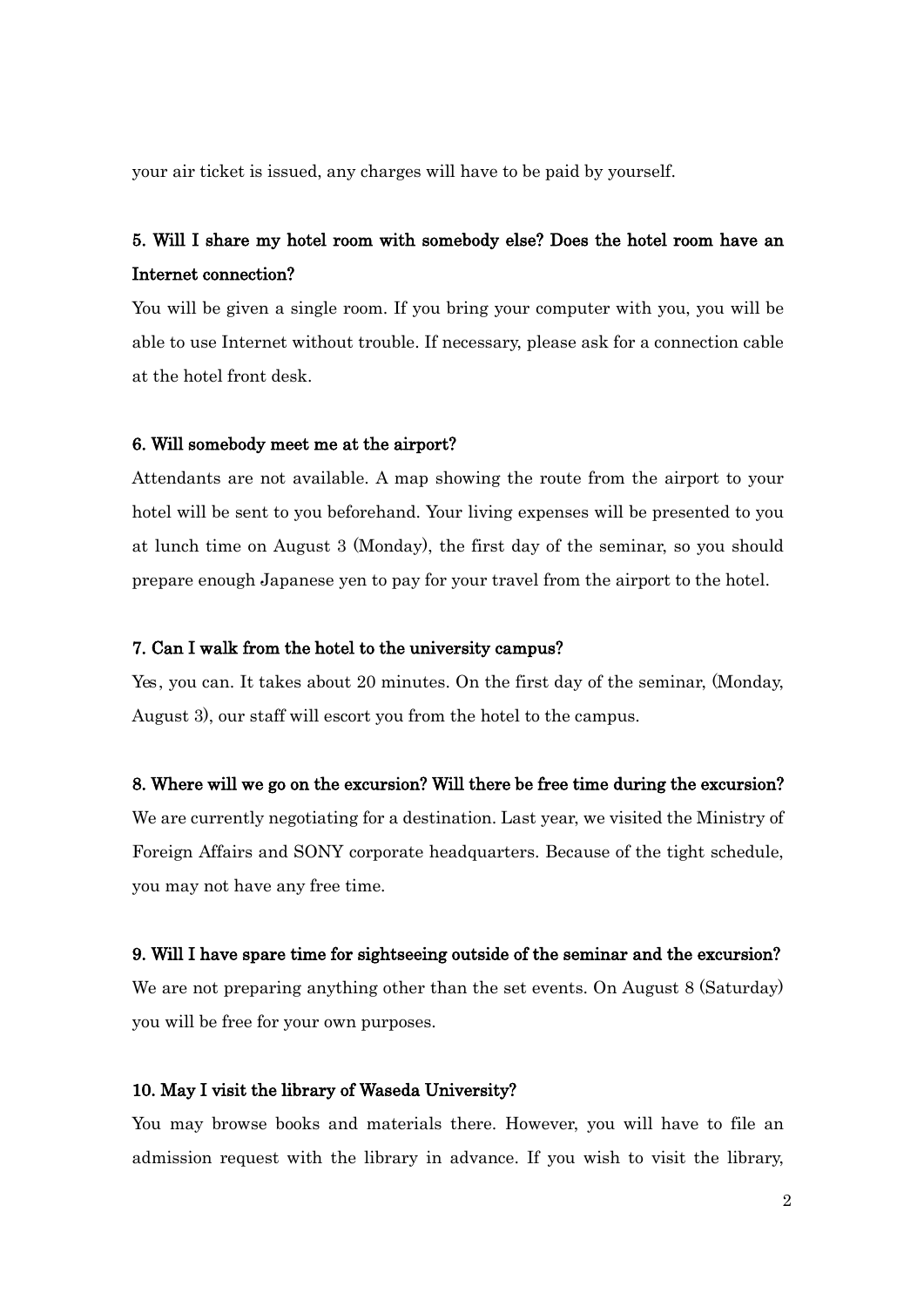please inform us. For the library hours, please see http://www.wul.waseda.ac.jp/.

#### <Students of Waseda University>

# 11. I am a graduate student of Waseda University. Due to a schedule conflict, I would like to attend the seminar only on the day that I will be giving my report. Is this possible?

In principle, it is not. Since the week-long seminar is a unit program, the selection process will give priority to individuals who are able to attend the seminar for the entire week over those who cannot attend each day of the seminar.

## 12. If I will not be reporting at the seminar, can I still attend lectures given by guest professors from overseas?

Yes, you can. Masters students can also listen to these lectures. However, in either case, applicants are asked to check in with the GIARI Secretariat beforehand (GIARI-Staff@list.waseda.jp).

#### 13. Can I join in the excursion only?

Regrettably, you cannot.

<Topics common to both>

## 14. Can I use PowerPoint slides in my presentation? Do I have to use PowerPoint slides?

If you wish to use PowerPoint, bring PPT data saved on your USB stick memory with you. Of course, you can give a presentation without using PowerPoint.

### 15. How can I make a photocopy of documents to distribute?

We will upload the materials you provide us beforehand to a website for internal use, and will ask you to download these materials. If you would like to prepare additional materials, you will need to make photocopies of them yourself.